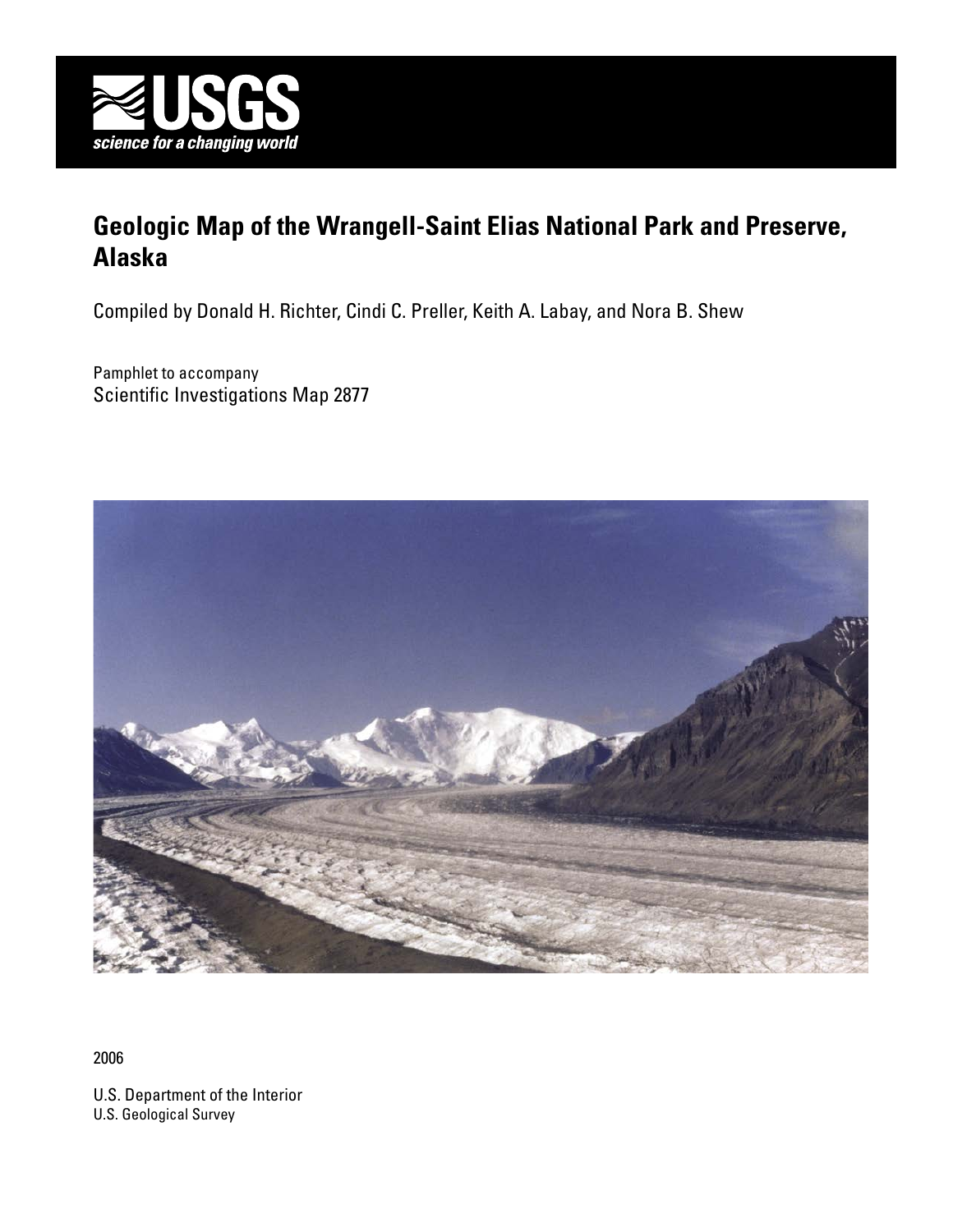# **GEOLOGIC NOTE**

### **INTRODUCTION**

Wrangell-Saint Elias National Park and Preserve, the largest national park within the U.S. National Park Service system, extends from the northern Pacific Ocean to beyond the eastern Alaska Range into interior Alaska. It features impressively spectacular scenery such as high and craggy mountains, active and ancient volcanoes, expansive ice fields, immense tidewater glaciers, and a myriad of alpine glaciers. The park also includes the famous Kennecott Mine, a world-class copper deposit that was mined from 1911 to 1938 (fig. 1), and remnant ghost town, which is now a National Historic Landmark.

#### **PREVIOUS WORK**

Geologic investigations encompassing Wrangell-Saint Elias National Park and Preserve began in 1796, with Dmitriv Tarkhanov, a Russian mining engineer, who unsuccessfully ventured up the Copper River in search of rumored copper (Grinev, 1987, as cited in Hunt, 1996). Lieutenant H.T. Allen (1897) of the U.S. Army made a successful epic summer journey with a limited military crew up the Copper River in 1885, across the Alaska Range, and down the Tanana and Yukon Rivers. Allen's crew was supported by a prospector named John Bremner and local Eyak and Ahtna native guides whose tribes controlled access into the Copper River basin. Allen witnessed the Ahtnas' many uses of the native copper. His stories about the copper prompted prospectors to return to this area in search of the rich copper ore in the years following his journey. The region boasts a rich mining and exploration history prior to becoming a park in 1980 (fig. 2). Several U.S. Geological Survey geologists have conducted reconnaissance surveys in the area since Allen's explorations. This map is the result of their work and is enhanced by more detailed investigations (fig. 3, on map sheet), which began in the late 1950's and are still continuing. For a better understanding of the processes that have shaped the geology of the park and a history of the geologic investigations in the area, we recommend U.S. Geological Survey Professional Paper 1616, "*A Geologic Guide to Wrangell-Saint Elias National Park and Preserve, Alaska",* an exceptionally well illustrated and informative book by Gary R. Winkler, 2000.

#### **BEDROCK TERRANES**

Geologically, the park consists of a collage of seven tectonostratigraphic terranes that formed south in the equatorial Pacific Ocean and rafted northward on oceanic plates, eventually accreting to Alaska and the North American continent (fig. 4, on map sheet). Each terrane features a distinct



**Figure 1.** The Kennecott Mine mill building and railroad cars full of copper ore from the Bonanza and Jumbo Mines of the Kennecott mining district, circa 1920. View to northeast. Photo courtesy of Geoff Bleakley.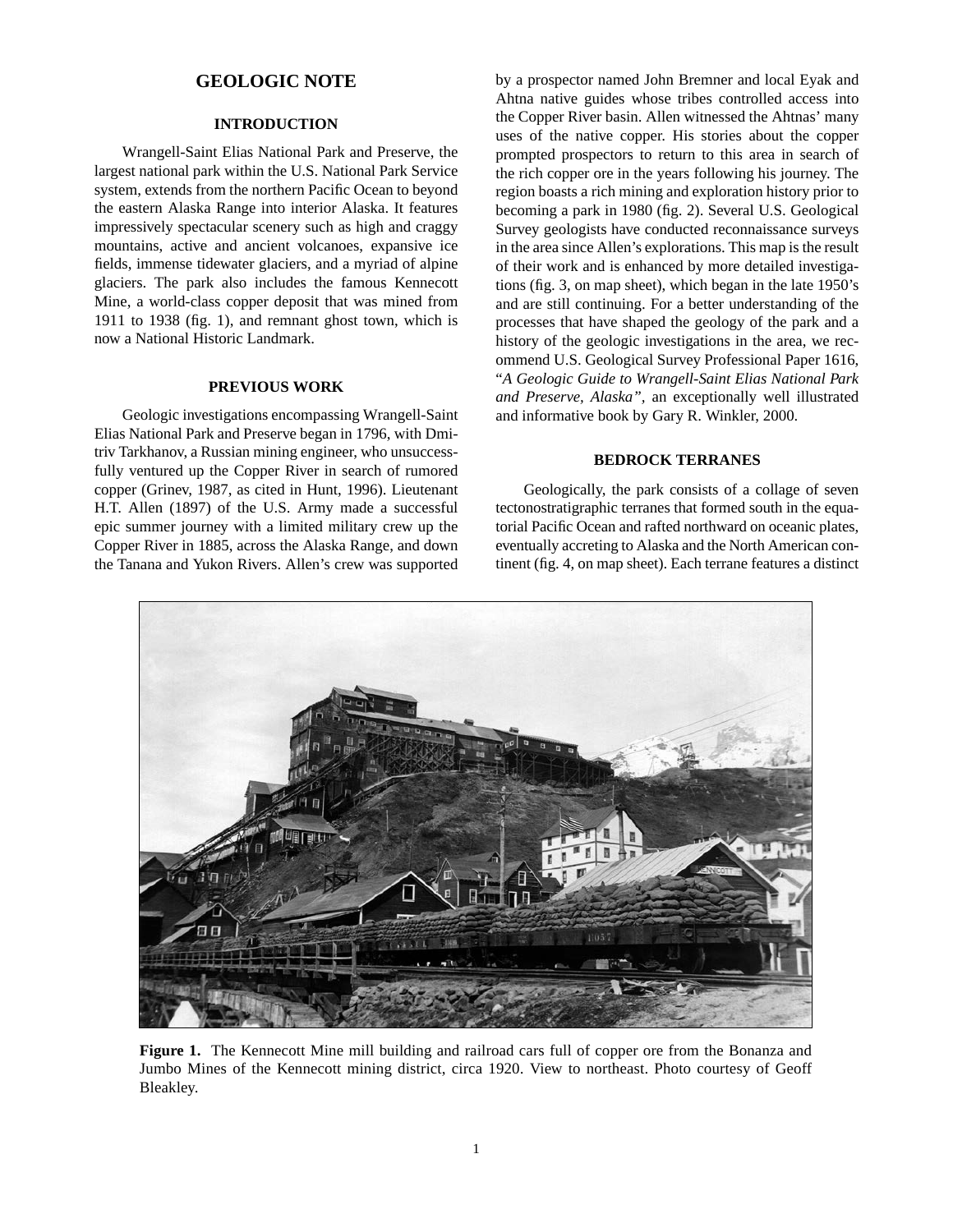

**Figure 2.** Generalized locations of mines, prospects, mineral occurrences, and exploration oil and gas wells in or near Wrangell-Saint Elias National Park and Preserve. Mining information provided by the U.S. Geological Survey's Alaska Resource Data File (http://ardf.wr.usgs.gov/). Oil and gas data provided by the State of Alaska Division of Oil and Gas (http://www.dog.dnr.state.ak.us/oil/). Shaded relief image courtesy of the National Park Service.

stratigraphy and is separated from neighboring terranes by major strike-slip or thrust faults.

The Windy terrane, exposed in the Alaskan interior north of the Denali Fault System and composed largely of Paleozoic metavolcanic and metasedimentary rocks, was the first to arrive; it accreted to the continent in Triassic and early Jurassic time (225–180 Ma).

Next to arrive was the Wrangellia composite terrane (Peninsular, Wrangellia, and Alexander(?) terranes), presently separated from the Windy terrane by the Denali Fault System, a series of strike-slip faults. During its journey north, the Wrangellia terrane merged with the Alexander(?) terrane before docking to the continent in early Cretaceous time (110–85 Ma). The Nutzotin Mountains sequence of

Berg and others, 1972, a thick marine flysch of Late Jurassic and Early Cretaceous age, and the short-lived Cretaceous Chisana volcanic arc, formed in and along an oceanic trough next to the north edge of the Wrangellia composite terrane. As the composite terrane progressed north, the Nutzotin Mountain sequence eventually became the glue that attached Wrangellia to the continent.

The Alexander(?) terrane, located on the eastern edge of the park and extending into the neighboring Yukon Territory, Canada, stitched to the Wrangellia terrane by a Pennsylvanian monzonite-granite complex, is composed of early Paleozoic marble, schist, phyllite, and amphibolite.

Wrangellia, the principal terrane in the Wrangellia composite terrane, consists chiefly of a Pennsylvanian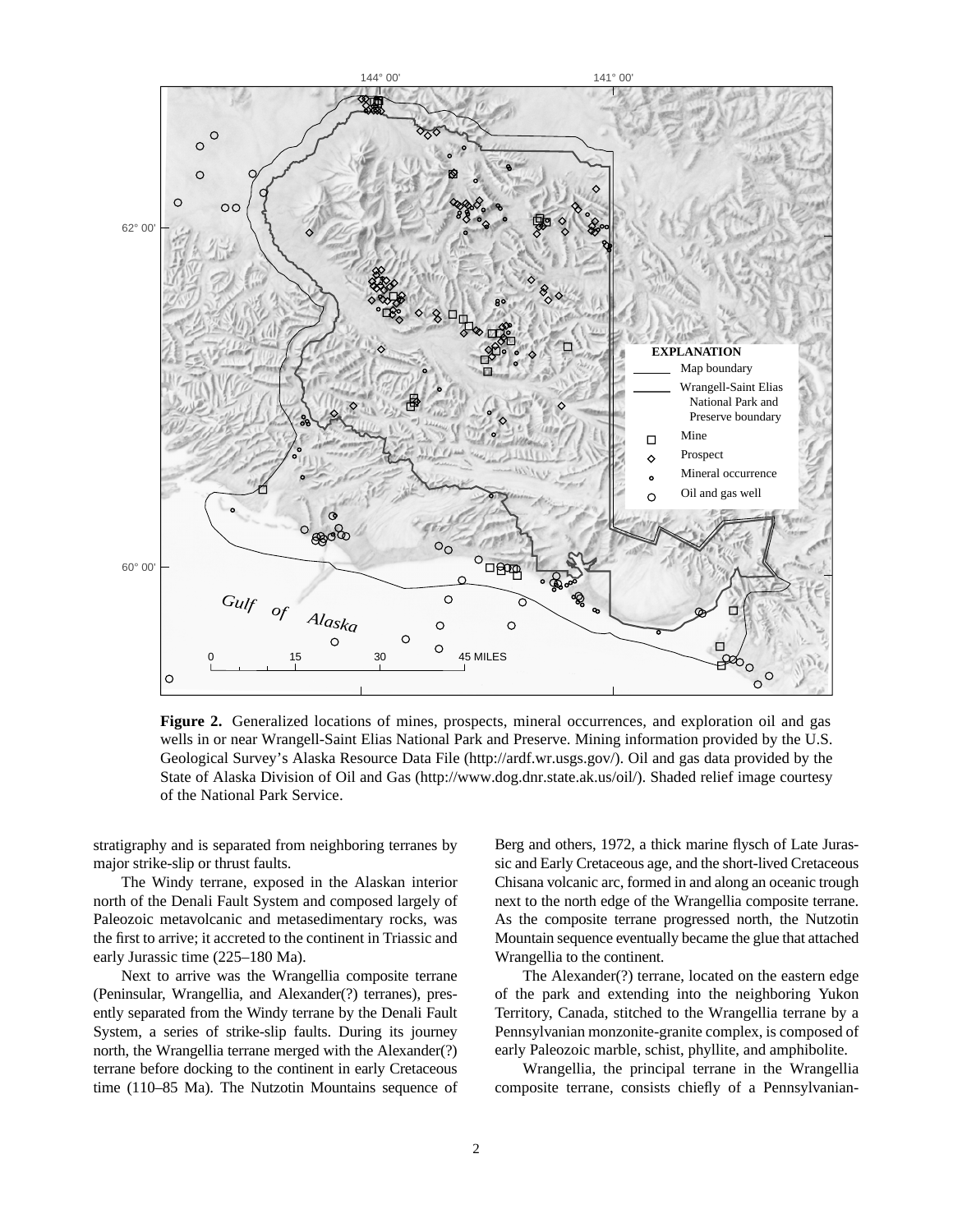Permian volcanic arc, probably built on oceanic crust, overlain by a sequence of thick Triassic flood basalts, Triassic limestones, and Jurassic sedimentary rocks. It occupies the bulk of the region with magnificent volcanic edifices and broad glacial valleys.

The Peninsular terrane, buried by the deposits of ancient glacial Lake Atna (Nichols, 1989; Williams and Galloway, 1986) and exposed only locally west of the park, consists chiefly of a Jurassic volcanic arc that overlies the Wrangellia terrane.

Located south of the Wrangellia composite terrane and separated by the Border Ranges Fault, the Southern Margin composite terrane's spectacular mountains consist of two distinct terranes: the Chugach and Prince William terranes.

The Chugach terrane's towering peaks are composed largely of another, younger, marine flysch that formed in a deep oceanic trough, which arrived in the latest Cretaceous (about 67 Ma).

Following and separated by the Contact Fault System, the Chugach terrane was joined by the Prince William terrane (about 50 Ma), a Tertiary deep-sea fan and volcanic rock assemblage, home to the ecologically sensitive Copper River Delta.

Finally, arriving about 26 Ma and still actively accreting to the continent, is the Yakutat terrane, a series of Jurassic(?) and Cretaceous to late Tertiary sedimentary rocks that include minor amounts of oceanic volcanic rocks. The Yakutat terrane, host to some of the world's largest glaciers (fig. 5, on map sheet), is separated from the northern terranes by the Chugach-Saint Elias Fault System and the Fairweather Fault.

#### **QUATERNARY ACTIVITTY**

The Wrangell volcanic field forms much of the higher elevations of the Wrangell and Saint Elias Mountains. Initial volcanism began about 26 million years ago near the Alaska-Yukon border and progressed northwestward terminating at the spectacular Quaternary volcanoes of Mount Drum, Mount Wrangell, and Mount Sanford. The volcanic activity is related to the subduction of the Pacific Plate and coincided with the Yakutat terrane's time of arrival. Subduction and associated volcanic activity largely ended about 200,000 years ago when much of the north movement of the Pacific Plate was then accommodated by right-lateral movement along the Denali Fault System, the Totschunda Fault System, and the Fairweather Fault; all strike-slip faults. As subduction mostly ceased, that part of Alaska south of the Denali-Totschunda Fault Systems, which includes most of Wrangell-Saint Elias National Park and Preserve, was largely coupled to the Pacific Plate. The latest activity to occur on the bounding faults was the shallow Magnitude 7.9 earthquake of November 3, 2002, whose epicenter was on the Denali Fault System northwest of the park. The ground rupture produced along the Denali and the Totschunda Fault Systems stretched into the park, as far southeast as the Nabesna River.

#### **ACKNOWLEDGMENTS**

Many of our colleagues have contributed to the compilation of this geologic map, for which we are grateful. E.M. MacKevett, Jr., George Plafker, H.R. Schmoll, G.R. Winkler, and L.A. Yehle all reviewed parts of the map; their efforts and comments contributed significantly to the map's integrity. G.R. Winkler (bedrock) and H.R. Schmoll and L.A. Yehle (surficial deposits) reviewed the final product. Scott Starratt conducted the geologic names review. Carolyn Donlin edited the map. Rich Koch provided the digital cartography. Our most sincere appreciation extends to Logan Hovis, Suzanne McCarthy, D.S. Rosenkrans and the rest of the staff at Wrangell-Saint Elias National Park and Preserve, as well as many local residents of the Copper River basin, who helped in preparation of this map.

# **DESCRIPTIon of MAP UNITS**

[Some unit exposures are too small to distinguish for identification. While labeled when possible, all are attributed within the digital database.]

#### SURFICIAL DEPOSITS

#### Alluvial deposits

- Qa **Alluvium (Holocene)**—In active streambeds and lowest terraces along larger streams and active alluvial fans. Chiefly well sorted gravel and sand; minor silt and boulders
- Qao **Older alluvium (Holocene and Pleistocene)**—In higher terraces along larger streams and in inactive alluvial fans. Predominantly of Pleistocene age, but may include localized Holocene deposits. Chiefly well sorted gravel and sand; minor silt and boulders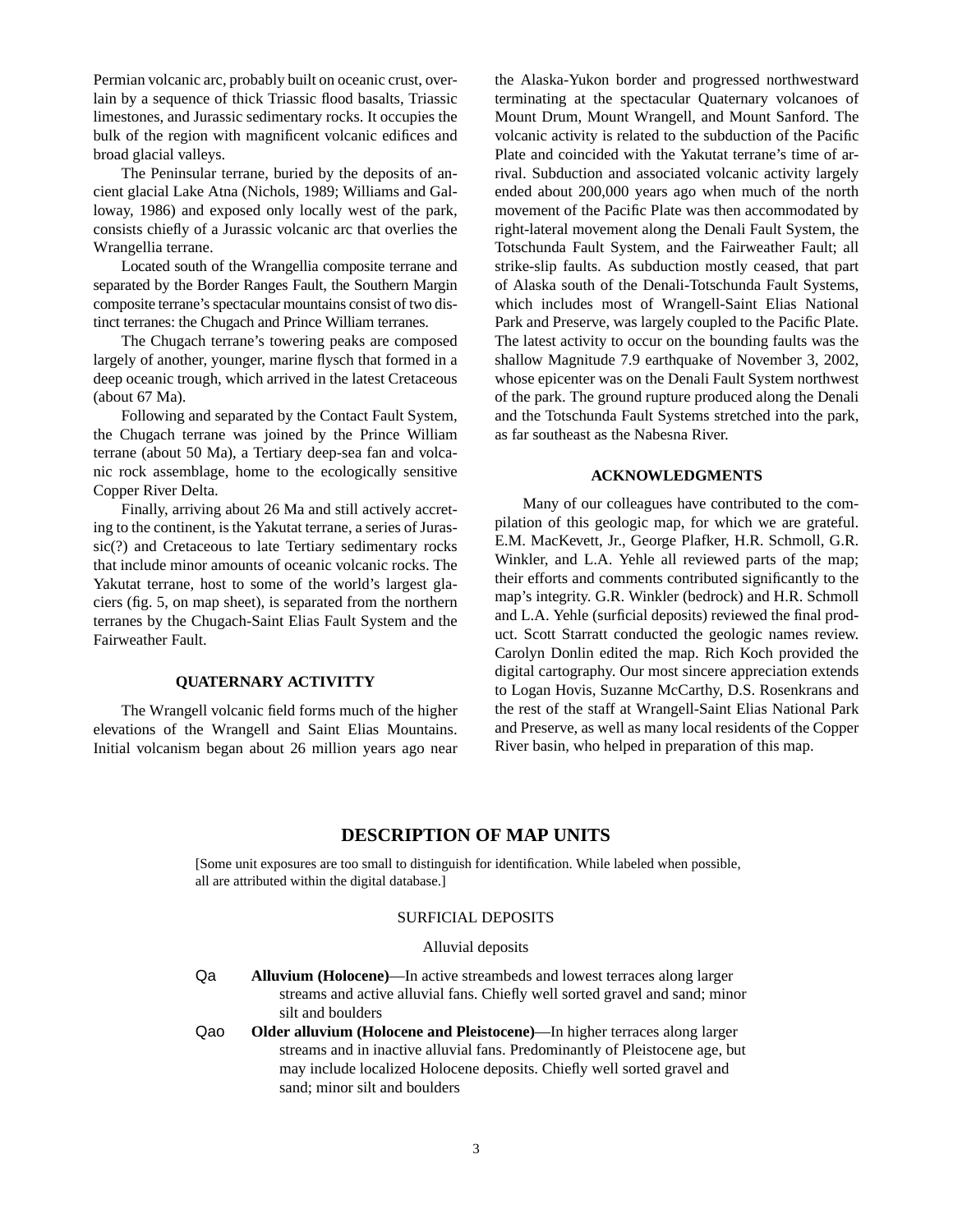# Mass wasting deposits

| Qu  | Slope deposits, undifferentiated (Holocene and Pleistocene)—Colluvium<br>consisting of talus and small landslides, also includes small glacial, rock<br>glacier, and alluvial deposits. Sand, gravel, boulders, diamicton, and rubble                                                                                                                                                                                                                                                                                                                                                                                                                           |
|-----|-----------------------------------------------------------------------------------------------------------------------------------------------------------------------------------------------------------------------------------------------------------------------------------------------------------------------------------------------------------------------------------------------------------------------------------------------------------------------------------------------------------------------------------------------------------------------------------------------------------------------------------------------------------------|
| Qcb | Bluff colluvium (Holocene)—Occurs along high steep bluffs of the Copper<br>River and its principal tributaries. Locally includes small areas of the<br>Copper River deposits (Qcr) and the drift of older glaciations (Qg).<br>Unsorted silt, sand, gravel, and boulders                                                                                                                                                                                                                                                                                                                                                                                        |
| Ql  | Landslide deposits (Holocene and Pleistocene)—Slumps, earth-debris<br>flows, block glides, and debris avalanches. Diamicton and rubble                                                                                                                                                                                                                                                                                                                                                                                                                                                                                                                          |
|     | Glacial and glaciolacustrine deposits                                                                                                                                                                                                                                                                                                                                                                                                                                                                                                                                                                                                                           |
| Qrg | Rock glacier deposits (Holocene)—Well-defined lobate forms that may include<br>glacier ice cores. Chiefly blocks of rubble                                                                                                                                                                                                                                                                                                                                                                                                                                                                                                                                      |
| Qag | Drift of Alaskan glaciation (Holocene)—Neoglacial deposits of end, lateral,<br>and ground moraines, kames and outwash proximal to present glaciers;<br>includes small rock glaciers. Diamicton, local gravel, and sand                                                                                                                                                                                                                                                                                                                                                                                                                                          |
| Qg  | Drift of older glaciations (Pleistocene)—Wisconsin glaciation and older end,<br>lateral, and ground moraines, local kames, kame-like deposits, and outwash.<br>Also includes the glaciolacustrine deposits (Qcr) near complex interface<br>with glacial Lake Atna in lower Chitina River valley. Chiefly diamicton,<br>local gravel and sand                                                                                                                                                                                                                                                                                                                    |
| Qcr | Copper River deposits (Pleistocene)—Interbedded glaciolacustrine, glacial,<br>and alluvial deposits. Includes deposits of glacial Lake Atna (Nichols,<br>1989; Williams and Galloway, 1986); historically complex basin built from<br>numerous lake stages in response to multiple glacial advances and retreats.<br>Locally overlain by small fine-grained alluvium and pond deposits (Qfl).<br>Interbedded with the Mount Wrangell valley-fill lavas (Qwwv) along west-<br>ern margin of Mount Wrangell, especially in Chetaslina River valley area.<br>Clay-pebble silt and diamicton, containing local to regionally distributed<br>beds of gravel and sand |
|     | Other unconsolidated deposits                                                                                                                                                                                                                                                                                                                                                                                                                                                                                                                                                                                                                                   |
| Qfl | Fine-grained deposits (Holocene)—In ponds, swamps, lagoons, and along<br>low-gradient streams. Chiefly silt, clay, fine sand, peat, and other organic<br>material                                                                                                                                                                                                                                                                                                                                                                                                                                                                                               |
| Qms | Mineral spring deposits (Holocene)—Deposited by warm, Na-HCO <sub>3</sub> -rich,<br>CO <sub>2</sub> -charged, saline spring waters forming the Klawasi Group (Shrub,<br>Upper Klawasi, and Lower Klawasi) mud volcanoes (Motyka and others,<br>1989) located west of Mount Drum. Also includes one or more inactive<br>deposits west of Capital Mountain; a methane-charged mineral spring found<br>on Copper River's east bank near Copper Center. Mud and clayey-silt                                                                                                                                                                                         |
| Qe  | Eolian deposits (Holocene)—Dunes on tops of river bluffs, windblown flats,<br>and river bars. Includes informally named Bremner sand dunes, a large<br>barchan field, located at confluence of Bremner and Copper Rivers. Fine-<br>grained sand                                                                                                                                                                                                                                                                                                                                                                                                                 |
| Qb  | Beach and delta deposits (Holocene)-Wave-deposited, coarse-grained mate-<br>rial and driftwood along seacoast; fine-grained sediment in mud flats of<br>Copper River Delta; and marine uplift terraces. Successive spit-building<br>episodes of progressive gradation are preserved in beach sequences along<br>coastal lowland between Cape Yakataga and Bering Glacier. Boulders,<br>gravel, sand, and silt                                                                                                                                                                                                                                                   |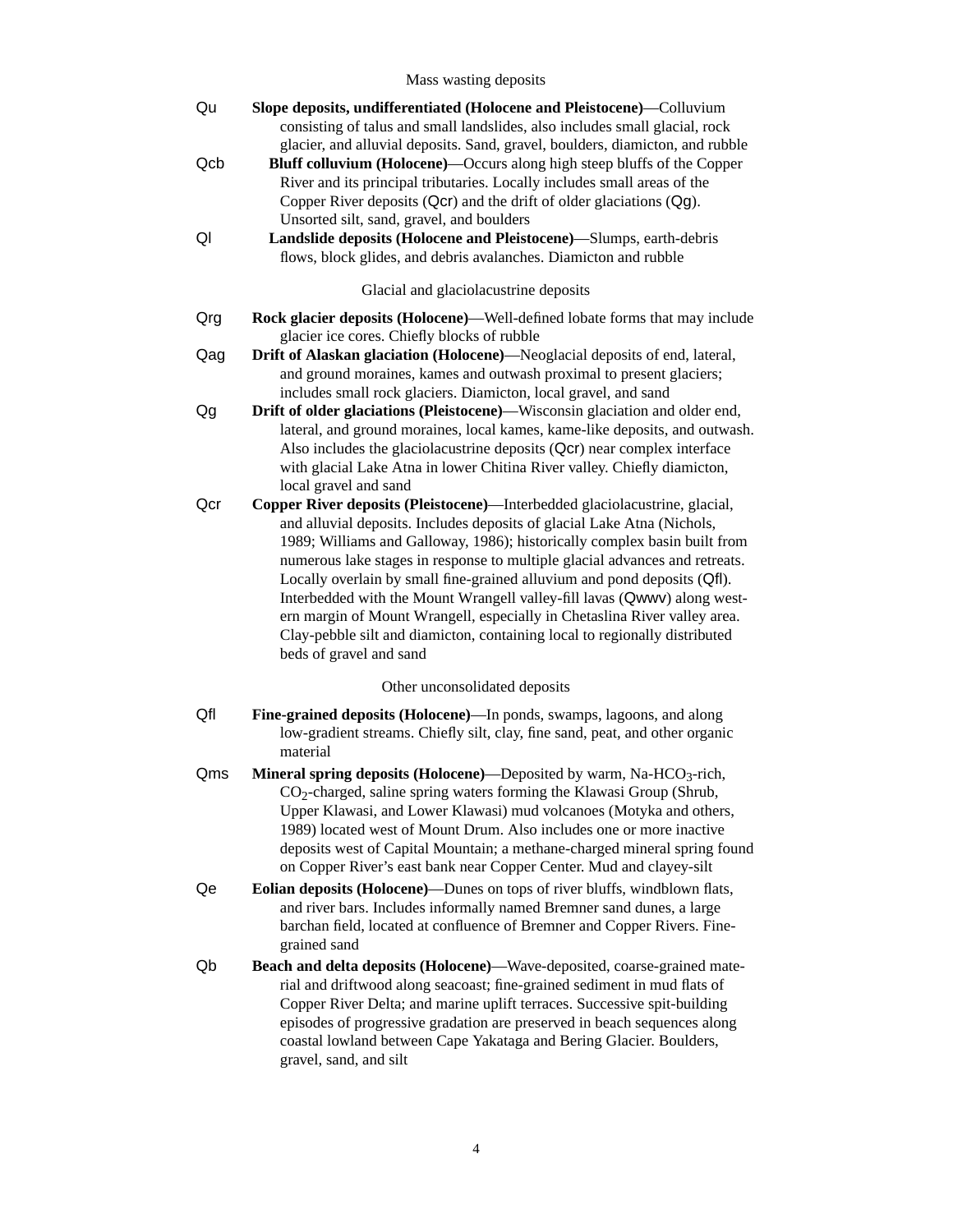# WRANGELL VOLCANIC FIELD

This Oligocene to Holocene regional province covers more than 10,000 km2 in the Wrangell and Saint Elias Mountains built by predominantly large non-explosive shield eruptive centers and summit calderas with a minor sedimentary base deposit. The Wrangell Lava collectively forms the entire volcanic field of effusive flows, tuffs, breccias, lahar deposits, dikes, and domes. The sedimentary nonmarine Frederika Formation was deposited prior to and during early stages of volcanism locally in southern Wrangell Mountains. Individual volcanic descriptions and ages (Richter and others, 1990) can be found in U.S. Geological Survey Bulletin 2072, "*Guide to the Volcanoes of the Western Wrangell Mountains, Alaska: Wrangell-St. Elias National Park and Preserve*" (Richter and others, 1995)

Individual volcanic eruptive centers

|      | Mount Wrangell volcano (Holocene and Pleistocene, 0.65 Ma and                                                                                                                                               |
|------|-------------------------------------------------------------------------------------------------------------------------------------------------------------------------------------------------------------|
|      | younger)—Enormously bulky massive broad active shield; non-explosive,                                                                                                                                       |
|      | ice-filled caldera in summit area. Hundreds of voluminous andesitic lavas                                                                                                                                   |
|      | flowed for 650,000 years, concluding 25,000 years ago; one or two undated                                                                                                                                   |
|      | flows might be younger. As the only currently active volcano, present activ-                                                                                                                                |
|      | ity is limited to frequent steam plume fumaroles and occasional summit                                                                                                                                      |
|      | caldera phreatic eruptions                                                                                                                                                                                  |
| Qwws | Shield lavas-Chiefly andesitic flows                                                                                                                                                                        |
| Qwwv | Valley-fill lavas—Lavas filled deeply incised glacial valleys cutting into the<br>thick shield lavas (Qwws). A few far-reaching flows interbedded with the<br>Copper River deposits (Qcr); chiefly andesite |
|      | Mount Drum volcano (Pleistocene, 0.6–0.2 Ma)—Constructed during andesitic                                                                                                                                   |
|      | cone (or shield) building and rhyolite-dacite ring dome emplacement cycles. A<br>late (0.25 Ma) cataclysmic eruption destroyed top and south sides                                                          |
| Qwd  | Lava flows-Andesite and dacite flows; dikes                                                                                                                                                                 |
| Qwdr | <b>Domes</b> -Dacite and rhyolite domes; associated flows and dikes                                                                                                                                         |
|      | Mount Sanford volcano (Pleistocene, 0.9-0.5 Ma)—Height and extensive ice                                                                                                                                    |
|      | cover limit understanding of volcanic structure. Edifice, apparently sourced                                                                                                                                |
|      | from three major vents, is an intermingled complex of lava flows and domes,                                                                                                                                 |
|      | predominantly andesite, including a particularly extensive rhyolite flow                                                                                                                                    |
| Qws  | Lava flows—Chiefly andesite and dacite                                                                                                                                                                      |
| Qwsr | Rhyolite dome and flow—Thick far-ranging flow (0.6 Ma) probably sourced<br>from northeast flank dome                                                                                                        |
|      | Capital Mountain volcano (Pleistocene, 1.0 Ma)-Small andesitic shield and                                                                                                                                   |
|      | summit caldera intruded at center by an andesite plug, focal point of a spec-                                                                                                                               |
|      | tacular radial basaltic andesitic dike swarm                                                                                                                                                                |
| Qwc  | Shield and intracaldera lavas-Chiefly andesite                                                                                                                                                              |
| Qwcr | Central andesite plug and dike swarm; rhyolite laccolith and associ-                                                                                                                                        |
|      | ated dike-Plug represents final activity; dike originated from laccolith on<br>shield's southeast flank                                                                                                     |
|      | Mount Jarvis volcanoes (Pleistocene, 1.7–1.0 Ma)—North-trending linear                                                                                                                                      |
|      | succession of centers including at least two summit calderas and eroded                                                                                                                                     |
|      | andesitic shields; satellite dacite domes and flows                                                                                                                                                         |
| Qwj  | Shield and intracaldera lavas—Extensive flat-lying andesitic flows                                                                                                                                          |
| Qwjd | <b>Domes</b> —Final stage deposition at chain's north end; dacite                                                                                                                                           |
|      | Tanada Peak volcano (Pleistocene and Pliocene, 1.8-0.9 Ma)—Large shield                                                                                                                                     |
|      | and remnant summit caldera, stripped by erosion, remaindered to thick,<br>massive intracaldera lavas as serrated topographic highs                                                                          |
| QTwt | Shield and intracaldera lavas-Andesite flows and local agglutinates                                                                                                                                         |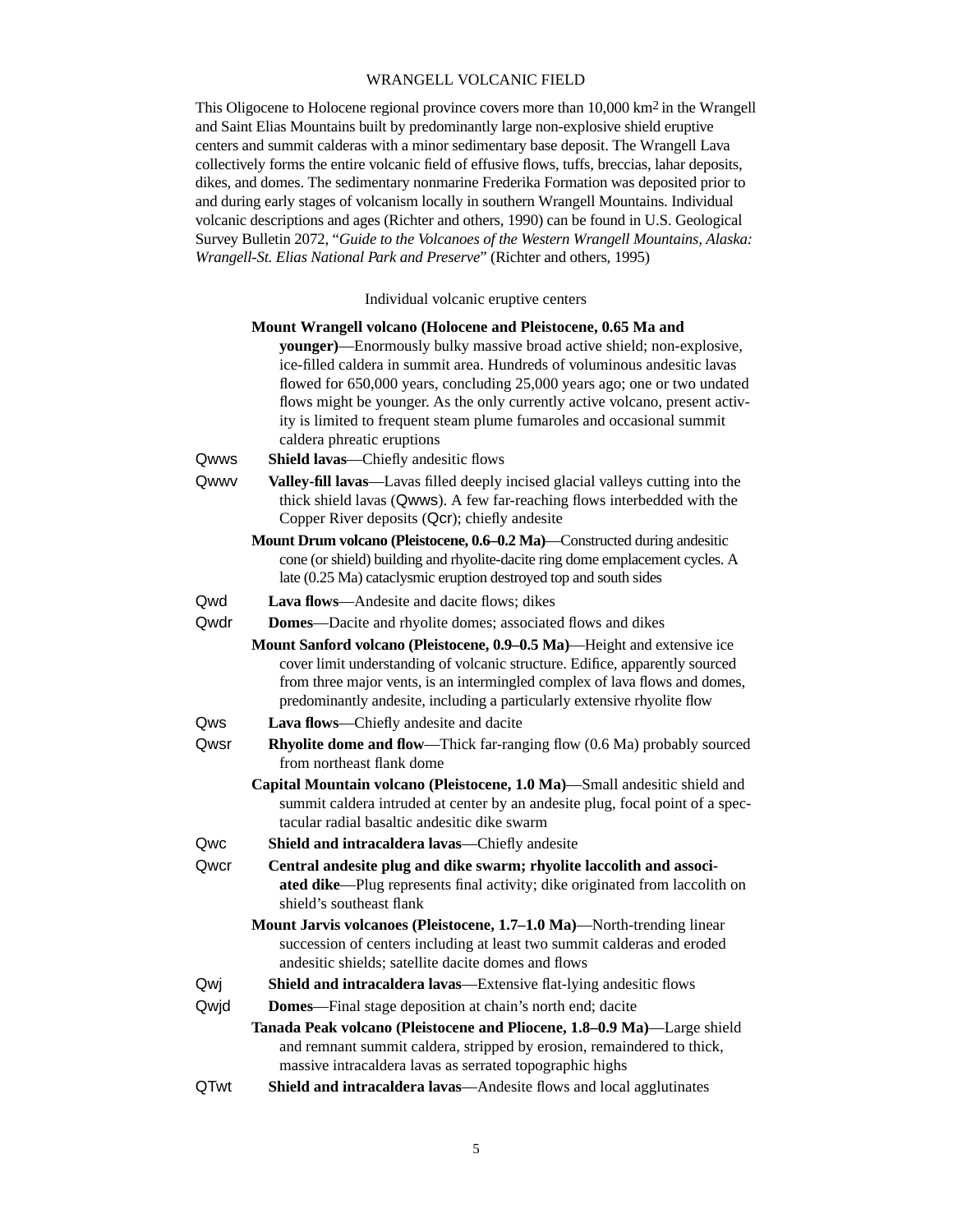# Other volcanic deposits

|      | <b>Volcaniclastic deposits (Pleistocene)</b>                                                                                                    |
|------|-------------------------------------------------------------------------------------------------------------------------------------------------|
| Qvd  | Volcanic debris flows—Chetaslina volcanic mass-flow deposit, probably                                                                           |
|      | sourced from Mount Drum, exposed along Chetaslina and Copper Rivers;                                                                            |
|      | Sanford volcanic debris flow exposed along Sanford and Copper Rivers.                                                                           |
|      | Large blocks of lava and varied debris                                                                                                          |
| Qpf  | Pyroclastic flows—The extensive informally named Nadina hot avalanche                                                                           |
|      | deposit from Mount Drum's cataclysmic eruption and a smaller pyroclastic                                                                        |
|      | flow (0.3 Ma), possibly derived during an explosive episode from Mount                                                                          |
|      | Drum, deposited at Chetaslina River's two forks. Abundant bombs, scoria,                                                                        |
|      | pumice, and ash; lesser andesite and dacite blocks                                                                                              |
| Qbc  | Cinder cones, flows, and tuffs (Pleistocene)—Olivine basalt and basaltic<br>andesite                                                            |
|      | Older volcanic and sedimentary rocks (Pleistocene, Pliocene, or Miocene)-                                                                       |
|      | Boomerang (<1.0 Ma), Chetaslina (1.6–0.8 Ma), Skookum Creek (3.2–2.0 Ma),                                                                       |
|      | Mount Blackburn (4.3-3.2 Ma), and other Early Quaternary to Late Tertiary                                                                       |
|      | volcanic centers. Sedimentary rocks crop out at base of Wrangell Lava                                                                           |
| QTw  | Lava flows and sedimentary rocks-Flat-lying andesite and dacite                                                                                 |
|      | lava flows; a Tertiary tillite and the fossil-rich conglomeratic sandstone                                                                      |
|      | Frederika Formation                                                                                                                             |
| QTwi | Flows of the Ice Fields Plateau-Massive dacite and high-silica andesite                                                                         |
|      | lavas capping Ice Fields Plateau east of Nabesna Glacier                                                                                        |
| QTwr | Domes and intrusive rocks-Chiefly dacite and rhyolite                                                                                           |
|      | Hypabyssal and plutonic rocks (Pleistocene, Pliocene, Miocene, or Oligocene)                                                                    |
| QTwd | Dikes-Chiefly andesite and dacite                                                                                                               |
| Th   | Shallow plutons, small stocks, dikes, and sills—Andesite to dacite por-                                                                         |
|      | phyry, diorite, and quartz diorite. K-Ar dates indicate ages that range from                                                                    |
|      | 7.0 to 3.0 Ma, younger than the plutons $(Tp)$ located on north side of<br>Wrangell Mountains. Probably related to Wrangell volcanism, porphyry |
|      | rocks may be hypabyssal equivalents of the older Wrangell lavas (QTw) and                                                                       |
|      | the Chisana Formation (Kc)                                                                                                                      |
| Tg   | Granodiorite-Plutonic phase of the Wrangell Lava exposed mainly at                                                                              |
|      | Hawkins Glacier head, marginal to Mount Blackburn volcano caldera                                                                               |
|      | Oldest volcanic rocks (Miocene or Oligocene)—Sonya Creek (23–20 Ma) and                                                                         |
|      | other, unmapped, older Tertiary volcanic centers (26-23 Ma)                                                                                     |
| Tw   | Lava flows and lahars—Basaltic andesite, andesite, and dacite lava flows;                                                                       |
|      | andesitic lahar deposits                                                                                                                        |
| Twr  | Rhyolite flow-Obsidian-bearing lava within Sonya Creek caldera                                                                                  |
| Twd  | <b>Domes</b> —Dacite and rhyolite underlying the lava flows and lahar deposits                                                                  |
|      | (Tw) of Sonya Creek volcano                                                                                                                     |
|      | <b>WINDY TERRANE</b>                                                                                                                            |
|      | Sedimentary rocks                                                                                                                               |
|      | $\ldots$ (Ferly Cross over $(9)$ and L                                                                                                          |

Mzc Conglomerate and sandstone (Early Cretaceous(?) and Late Jurassic(?) **or older)**—Pebble to boulder conglomerate and coarse-grained sandstone. May reflect the Nutzotin Mountains sequence (KJs) of Berg and others (1972) northern shore facies; hornfels alteration along southern contact of the Snag pluton (Tsq)

#### Intrusive rocks

Tsq **Snag pluton (Tertiary, 50 Ma)**—Informally named body of leucocratic biotite quartz monzonite. K-Ar date indicates age of 50 Ma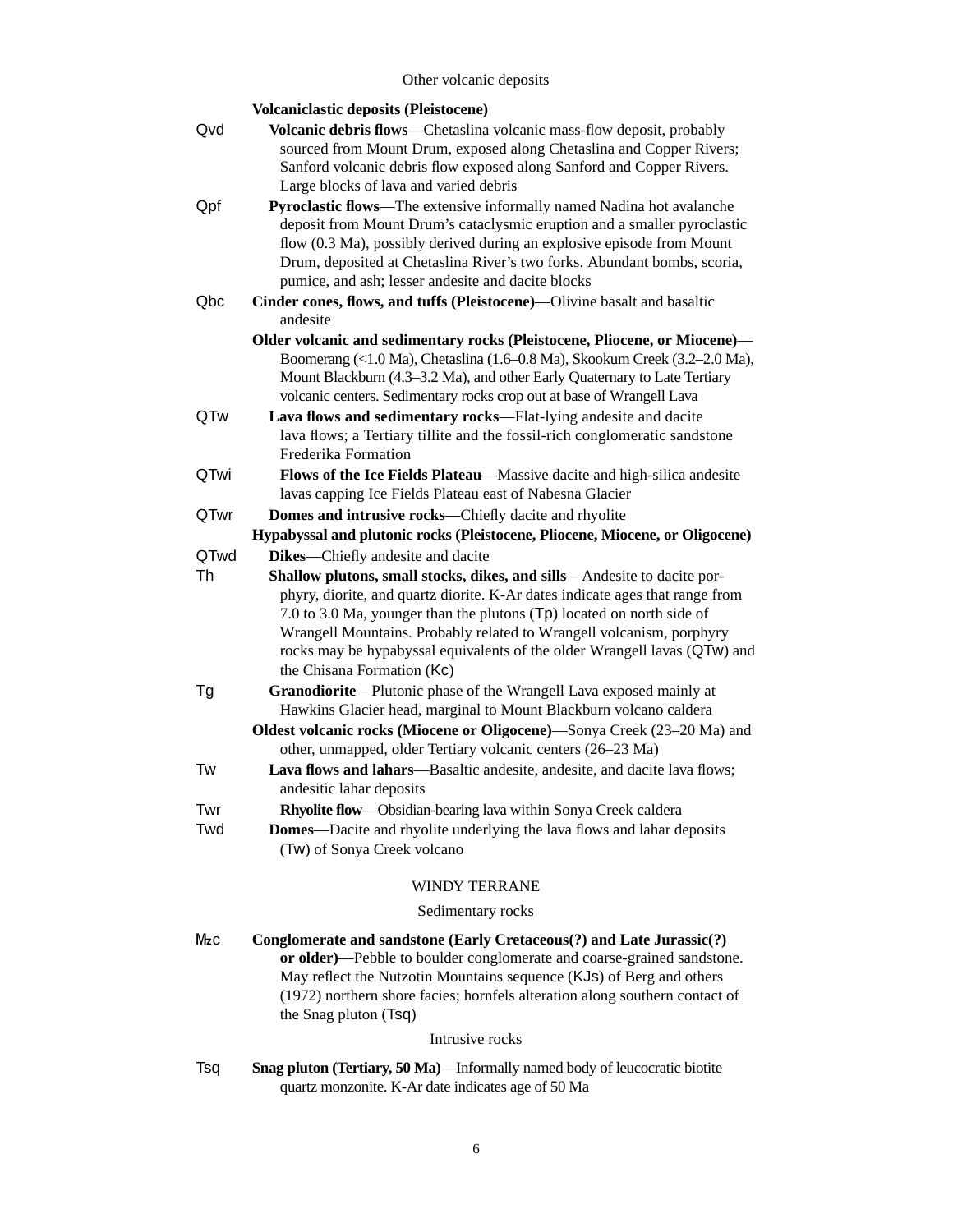#### Metamorphic rocks

| Тc    | Metamorphic complex of Cottonwood Creek of Richter (1976) (Ter-                                                                                         |
|-------|---------------------------------------------------------------------------------------------------------------------------------------------------------|
|       | tiary)—Banded granite and quartz diorite gneiss enclosed in schist and                                                                                  |
|       | phyllite, most likely part of the Devonian metasedimentary (Dp) rocks.                                                                                  |
|       | Greenschist to amphibolite metamorphism yields metamorphic age of                                                                                       |
|       | 20–17 Ma. Complex occurs within Denali Fault System between Nabesna                                                                                     |
|       | and Chisana Rivers                                                                                                                                      |
|       | Metamorphic rocks of the Carden Hills (Permian(?), Pennsylvanian, Missis-                                                                               |
|       | sippian, and $Devonian(?)$                                                                                                                              |
| Pzv   | Metavolcanic rocks—Slightly porphyritic meta-andesite and metabasalt;                                                                                   |
|       | greenschist-facies metamorphism                                                                                                                         |
| Pzvc  | Metavolcaniclastic rocks—Chiefly meta-sandstone, metatuff, and quartzite;                                                                               |
|       | greenschist-facies metamorphism                                                                                                                         |
| Dp    | Metasedimentary rocks (Devonian)-Mainly phyllite, also includes calcareous                                                                              |
|       | mica-schist, quartzite, metaconglomerate, and thin marble lenses. Green-                                                                                |
|       | schist-facies metamorphism. Contains poorly preserved Devonian fossils                                                                                  |
|       |                                                                                                                                                         |
|       | Ultramafic and associated rocks                                                                                                                         |
| MzPzu | Alpine-type ultramafic rocks and gabbro (Cretaceous(?), Jurassic(?), Trias-<br>sic, Permian, and Pennsylvanian(?))—Serpentinized peridotite and dunite, |
|       | locally containing chromitite, leucocratic gabbro, and hornblende gabbro                                                                                |

## **WRANGELLIA COMPOSITE TERRANE**

### PENINSULAR TERRANE (West of Copper River)

Sedimentary, volcanic, and ultramafic rocks

- Jnt **Mafic and ultramafic rocks (Middle or Early Jurassic)**—Gabbro, pyroxenite, peridotite and dunite. Includes the Nelchina River Gabbronorite, the Tonsina ultramafic, and a mafic sequence of Winkler and others (1980). K-Ar dates indicate ages of 188–171 Ma
- J^t **Talkeetna Formation (Early Jurassic and Late Triassic(?))**—Dominantly andesitic volcaniclastic rocks, products of Late Triassic and Early Jurassic oceanic volcanic arcs

# WRANGELLIA TERRANE (Eastern Alaska Range and Northern Wrangell Mountains)

#### Metamorphic rocks

PPdm Diorite complex, metamorphic part (Permian(?) and Pennsylvanian)— Amphibolite-grade metamorphic rocks of mainly quartz-feldspar schist, biotite-hornblende gneiss, and syenite-monzonite gneiss. Jurassic K-Ar ages in probability reflect a metamorphic age. Together with associated late Paleozoic plutons (PPdp) construct part of the Skolai-Tetelna magmatic arc (PPt, PFS, and PFSc) and Pennsylvanian oceanic crust. Possibly correlative with the gabbro and orthogneiss (PPgo) in southern Wrangell Mountains

# Intrusive rocks

Tp **Younger plutons (Tertiary)**—Hornblende-feldspar and feldspar porphyry plutons; in part, related to Wrangell volcanism. K-Ar dates indicate ages of 39–17 Ma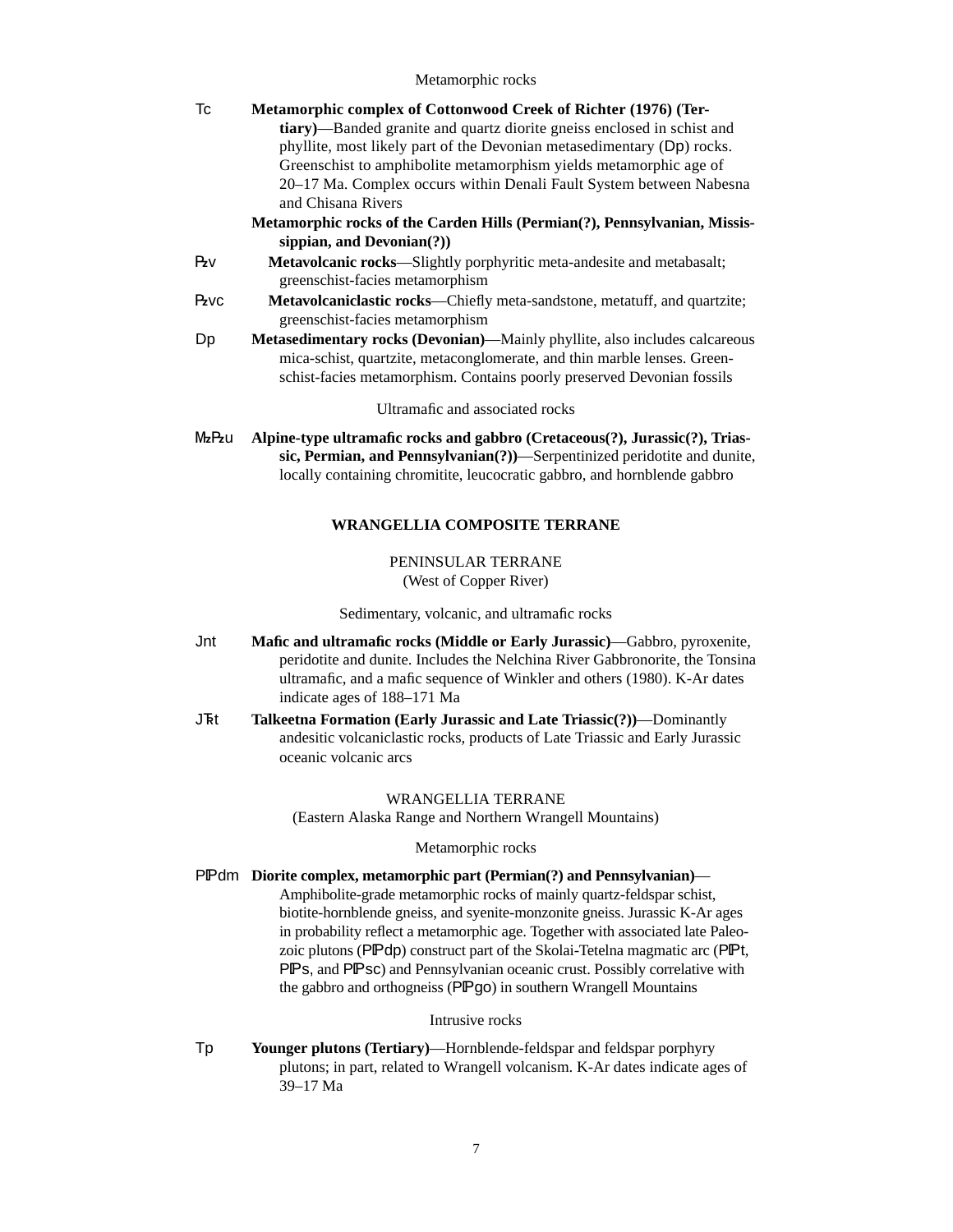- Kg **Mid-Cretaceous plutons (Cretaceous)**—Chiefly discordant plutons of granodiorite and quartz monzonite; also include quartz diorite, diorite, syenodiorite, and trondhjemite phases. K-Ar dates indicate ages of 117–105 Ma. Locally abundant xenoliths
- P\*dp **Diorite complex, plutonic part (Permian(?) and Pennsylvanian)**—Hornblende diorite grading into gneissic diorite. Together with associated metamorphics (PPdm), almost certainly represents the Skolai-Tetelna magmatic arc's (PPt, PPs, and PPsc) roots. Possibly correlative with the gabbro and orthogneiss (Pgo) in southern Wrangell Mountains
- \*a **Ahtell pluton (Pennsylvanian)**—Quartz monzonite and granodiorite discordant zoned pluton. Together with the monzonite-granite complex  $(Pm)$ in Saint Elias Mountains make part of the Skolai-Tetelna magmatic arc's (P $\mathbb{P}$ t, P $\mathbb{P}$ s, and Phsc) core. K-Ar data indicates an age of 285 Ma

# Sedimentary and volcanic rocks

- Kun **Nonmarine sedimentary rocks (Late Cretaceous)**—Conglomerate, sandstone, siltstone, and mudstone locally containing abundant plant fossils
- Kc **Chisana Formation (Early Cretaceous)**—Thick volcanic arc assemblage of marine and subaerial volcanic and volcaniclastic rocks. Younger part consists of andesite and basaltic andesite flows, and volcaniclastic rocks; older part consists of volcaniclastic rocks and locally fossil rich marine argillite and graywacke
- KJs **Nutzotin Mountains sequence of Berg and others (1972) (Early Cretaceous and Late Jurassic)**—Argillite-graywacke graded beds and minor conglomerate, sandstone, and limestone; thick deep ocean trench fossil-poor marine flysch sequence bordering Wrangellia terrane
- ^l **Triassic limestone (Late Triassic)**—Locally fossil rich, thin-bedded limestone and interbedded argillite in partially starved marine basin; overlies shallow marine to intertidal fossil-poor cherty massive limestone
- ^n **Nikolai Greenstone (Late and(or) Middle Triassic)**—Widespread sequence of tholeiitic flood basalt flows, mainly subaerial and characteristically amygdaloidal; subordinate volcaniclastic interbeds and volcanic conglomerate basal sections. Metamorphosed to prehnite-pumpellyite facies although alteration rarely masks primary mineralogy and texture. Contains anomalously high amounts of copper
	- **Mankomen Group (Early Permian and Pennsylvanian)**—Marine sedimentary sequence consisting of the upper nonvolcanogenic Eagle Creek Formation (Pe and Pel) and the lower volcanogenic Slana Spur Formation (PPSS). Locally altered and metamorphosed. Correlates with the Skolai Group (PPS, Ph, Pl, and PPsc) in southern Wrangell Mountains
- Pe **Eagle Creek Formation (Early Permian)**—Nonvolcanogenic argillite and siltstone deposited in a moderately deep quiet basin. Abundant fossils, cone-in-cone structures, and concretions. Intruded by locally abundant Triassic gabbroic inclusions  $(Fn)$  and porphyry dikes and sills  $(Tp)$
- Pel **Limestone of Eagle Creek Formation**—Fossiliferous thin- to thick-bedded limestone
- PPss Slana Spur Formation (Early Permian and Pennsylvanian)—Fossil-rich volcanic sandstone, siltstone, conglomerate, and impure bioclastic limestone; shed off the Tetelna volcanic arc (PPt)
- PPt **Tetelna Volcanics (Early Permian and Pennsylvanian)—Subaerial and sub**marine basaltic to dacite lava, lahar flows, tuff deposits, and fine-grained volcaniclastic rocks. Extensive late Paleozoic magmatic arc vestiges form Wrangellia terrane's basement in northern Wrangell Mountains and eastern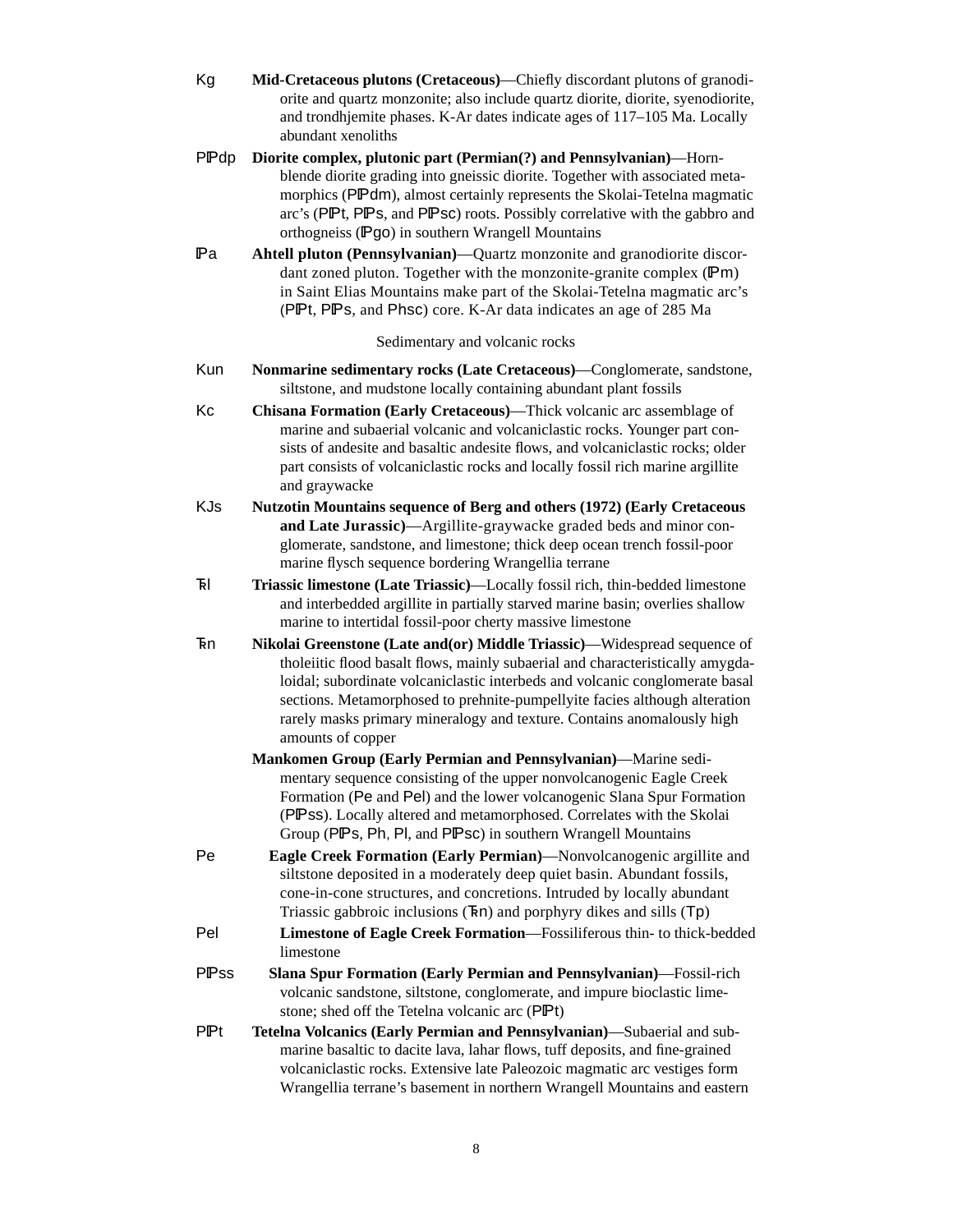Alaska Range. Correlates to the Skolai Group's (PPS) Station Creek Formation (PPsc) in southern Wrangell Mountains

WRANGELLIA TERRANE (Southern Wrangell Mountains and Saint Elias Mountains)

Sedimentary and volcanic rocks

- Ku **Marine sedimentary rocks (Early and Late Cretaceous)**—Sandstone and siltstone deposited at shallow to moderate depths; locally abundant marine fossils. Includes the MacColl Ridge, Chititu, Schulze, and Moonshine Creek Formations
- Kl **Shallow marine sedimentary rocks (Early Cretaceous)**—Conglomerate, sandstone, siltstone, and clastic sandy limestone deposited under nearshore, high-energy, transgressive marine conditions; locally includes concretions and abundant fossils. Includes the Kennicott, Kuskulana Pass, and Berg Creek Formations
- Js **Sedimentary rocks (Late, Middle, or Early Jurassic)**—Chiefly spiculite, graywacke, mudstone, and conglomerate deposited in a shallow-marine and nearshore littoral setting. Includes the fossil-rich Lubbe Creek, Nizina Mountain, and Root Glacier Formations
- Jk **Kotsina Conglomerate**—Conglomerate and minor sandstone deposited under rapid local marine circumstances during orogenesis. Fossils absent
- J^m **McCarthy Formation (Early Jurassic and Late Triassic)**—Spiculite, impure chert and limestone, and shale deposited in a starved marine basin environment. Fossils locally abundant
- ^cn **Chitistone and Nizina Limestones (Late Triassic)**—Chiefly limestone and dolomite; minor chert and marble; locally fossil rich. The upper Chitistone and cherty Nizina, deposited in a shallow to moderately deep marine neritic environment, transition into an intertidal-supratidal setting with local sabkha facies full of algal-mat chips, stromatolites, and evaporate relics typical of the dolostone-rich lower Chitistone rocks
- ^n **Nikolai Greenstone (Late and(or) Middle Triassic)**—Widespread sequence of tholeiitic flood basalt flows, mainly subaerial and characteristically amygdaloidal, include subordinate volcaniclastic interbeds and volcanic conglomerate basal sections. Metamorphosed to prehnite-pumpellyite facies although alteration rarely masks primary mineralogy and texture. Contains anomalously high amounts of copper
- PPs **Skolai Group, undivided (Early Permian and Pennsylvanian)—Lower late** Paleozoic magmatic arc and associated upper sedimentary rocks. Equivalent to the Mankomen Group (Pe, Pel, and PIPSS) and the Tetelna Volcanics (PPt) in northern Wrangell Mountains and eastern Alaska Range
- Ph **Hasen Creek Formation (Early Permian)**—Fossil-rich marine argillite, shale, and sandstone; nonvolcanic origin
- Pl **Limestone of Hasen Creek Formation**—Fossil-rich, lenticular, marine limestone; partially equivalent to the Strelna metamorphic marble of Plafker and others  $(1989)$  (PPm)
- PPSc **Station Creek Formation (Early Permian and Pennsylvanian)—Magmatic** arc consists of a younger volcaniclastic member and an older andesitic and basaltic lava flow member, both of submarine origin; locally metamorphosed to greenschist-facies south of Chitina Fault

#### Intrusive rocks

Jc **Chitina Valley batholith (Late Jurassic)**—Compositionally diverse quartz monzodiorite, ranging from granite to diorite, generally foliated and locally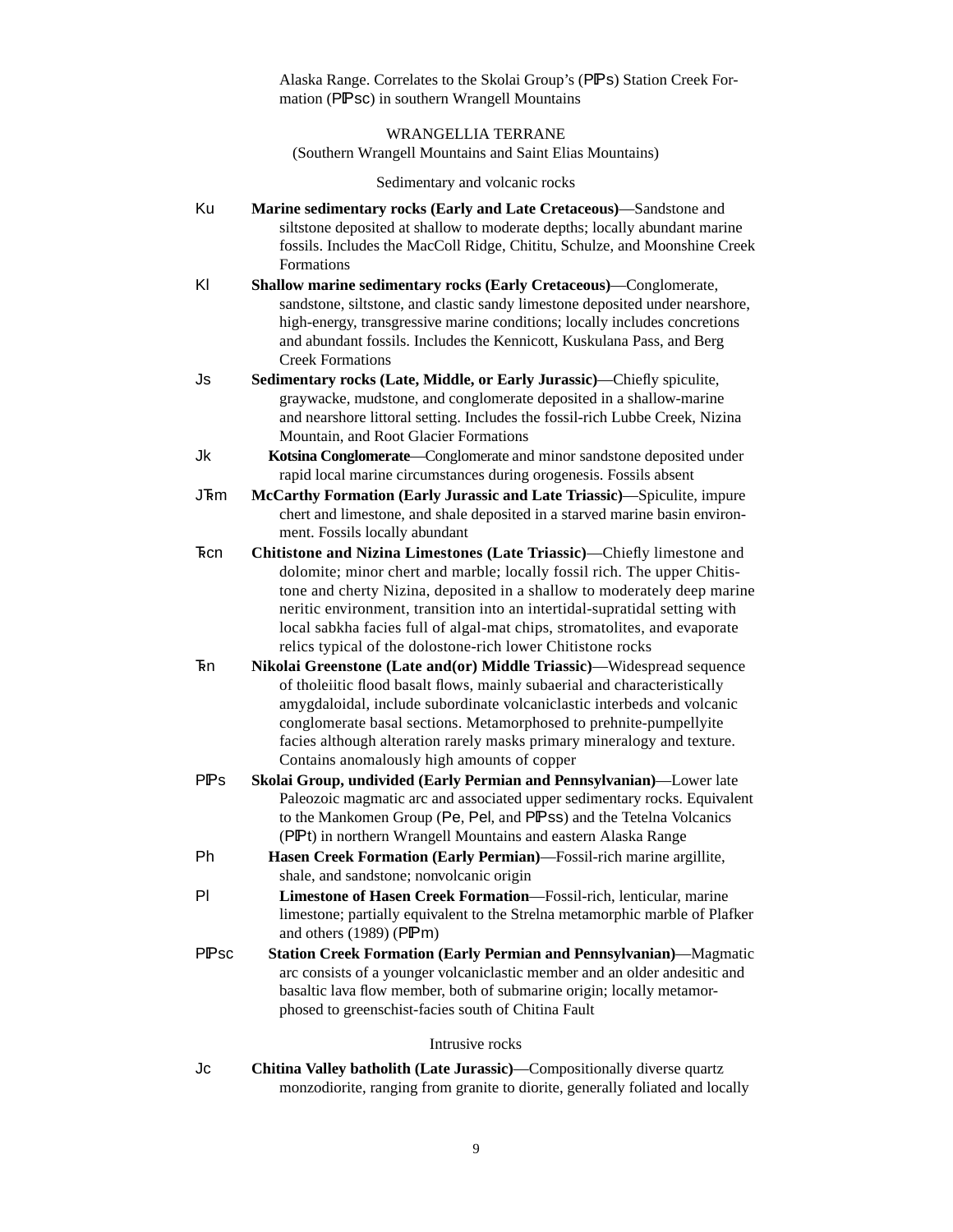gneissic particularly within plutons enclosed by the Strelna Metamorphics of Plafker and others (1989) (PPsm). K-Ar dates indicate plutonic ages of 157–138 Ma, foliated phase ages are as young as 122 Ma; synchronous with Late Jurassic major regional orogeny perhaps related to subduction along Border Ranges Fault

- **Pm Monzonite-granite complex (Pennsylvanian)—Large composite granite and** quartz monzonite pluton containing lesser monzonite, syenite, and gabbro emplaced between Wrangellia and Alexander(?) terranes. K-Ar dates indicate ages of  $297-295$  Ma. Correlates with the Ahtell pluton (Pa) in northern Wrangell Mountains to construct the Tetelna-Skolai magmatic arc's (PPt, PPs, and PPsc) core
- **Pgo Gabbro and orthogneiss (Pennsylvanian)**—Interlayered hornblende pyroxene gabbro and monzonitic gneiss; overlain by the Skolai Group (PPs, Ph, Pl, and PPSC) and their metamorphosed equivalent, the Strelna Metamorphics of Plafker and others (1989) (Phsm). Represents, in part, Pennsylvanian oceanic crust correlative with the diorite complex (PPdm and PPdp) in northern Wrangell Mountains and eastern Alaskan Range

#### Metamorphic rocks

- PPsm Strelna Metamorphics of Plafker and others (1989) (Jurassic(?), Triassic(?), **Permian, Early Pennsylvanian, and Late Mississippian(?))**—Dominantly calcareous metasedimentary rocks, schist, phyllite, amphibolite, and marble; lesser quartzite, meta-andesite, and metabasalt in thin to thick thrust sheets containing local pods of the tectonically emplaced ultramafic rock and marble ( $\mathsf{PPm}$ ); overlying the gabbro and orthogneiss ( $\mathsf{Pqo}$ ). Includes the Jurassic Uranatina Metaplutonic Complex and the Dadina Schist of Carboniferous and possibly older(?) age exposed near Mount Drum. Metamorphic grade increases closer to the Chitina Valley batholith (Jc) and might represent metamorphosed roots of the Skolai–Tetelna magmatic arc (PIPt, PIPs, and PIPsc)
- **PFM** Marble—Regionally metamorphosed with poorly preserved and locally placed Permian and Early Pennsylvanian fossils. Partially equivalent to the Permian limestone of the Hasen Creek Formation (Pl)

# ALEXANDER(?) TERRANE

(Saint Elias Mountains)

#### Metamorphic rocks

|k **Kaskawulsh Group of Kindle (1953) (Pennsylvanian, Mississippian, Devonian(?), and older)**—A metamorphosed marine sequence of marble, schist, and phyllite; minor meta-tuff, flows, breccia, and meta-conglomerate; probably oceanic crustal progression with carbonate reefs. Poorly preserved Ordovician, Devonian, and possible Mississippian and Pennsylvanian fossils present. Metamorphosed to upper greenschist-facies and locally intensely folded. Coextensive with widely occurring rocks within neighboring Yukon Territory, Canada; potentially representing westernmost known extent of Alexander(?) terrane

#### **SOUTHERN MARGIN COMPOSITE TERRANE**

#### CHUGACH TERRANE

Sedimentary, volcanic, and metamorphic rocks

**Valdez Group (Late Cretaceous)**—Mainly mudstone and graywacke turbidite beds, carbonaceous phyllite, minor mafic tuff and breccia in a thick regionally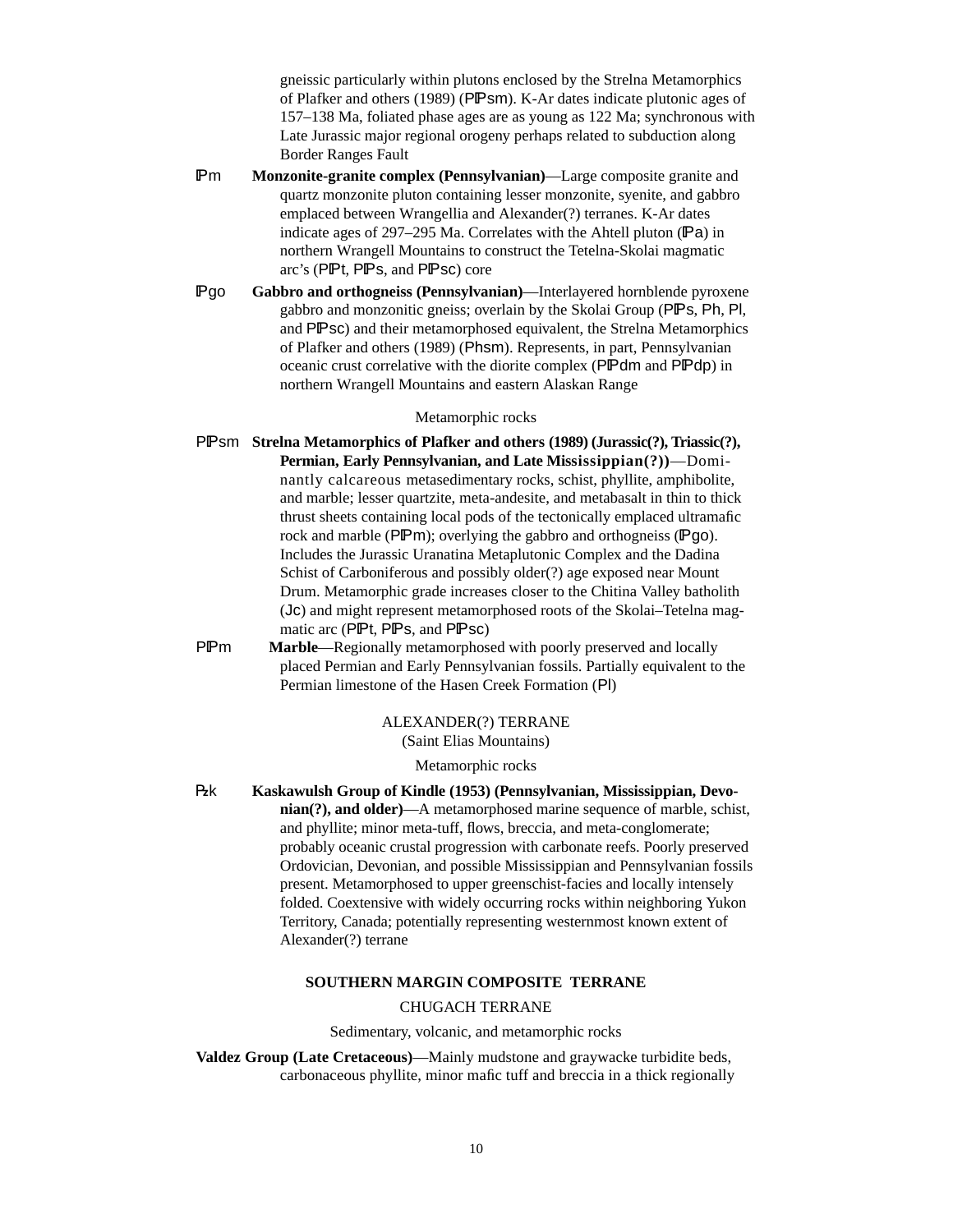extensive belt of accreted flyschoid deep marine rocks. Metamorphic grade increases southward from lower greenschist-facies to amphibolite-facies

- Kv **Greenschist-facies flysch**—Flysch metamorphosed to lower greenschist-facies Kvv **Metamorphosed basalt and tuff**—Tholeiitic metabasalt and basaltic metatuff, local pillow lava and pillow breccia, gabbroic dikes and sills
- Kvm **Amphibolite-facies flysch**—Flysch metamorphosed to amphibolite-facies schist
- Kvg **Gneiss and schist**—Gneiss, banded and migmatite. Includes the amphibolitefacies schist of Mount Augusta of Plafker (written commun., 2000)
- KJm **Mélange units (mid-Cretaceous, Jurassic, and Late Triassic(?)**—Tholeiitic pillowed basalt, chert, tuff, greywacke, argillite, and phyllite-greenstone deposited along a convergent plate margin as early as Late Triassic continuously into middle Cretaceous. Includes the McHugh Complex, a structurally complex and chaotic assemblage of oceanic rocks containing abundant slightly deformed radiolarian chert; and a mélange-like unit between the McHugh Complex and the Valdez Group (Kv)
- Jlc **Schist of Liberty Creek of Winkler and others (1981) (Jurassic(?))**—Basalt flows, breccia, and tuff; regionally metamorphosed greenschist- and blueschist-facies Middle Jurassic or older oceanic assemblage protolith

#### Intrusive rocks

Tgp **Granitic plutons (Eocene, 50 Ma)**—Granite, granodiorite, and diorite intruding Chugach and Prince William terranes; intermediate composition Eocene age dikes not shown on map

#### PRINCE WILLIAM TERRANE

Sedimentary and volcanic rocks

**Orca Group (early Eocene and late Paleocene)**—Weakly metamorphosed flysch and basalt thick submarine fan complex

- Tos **Turbidites**—Mudstone to sandstone, locally fossil rich, submarine gravity flows
- Tov **Basalt**—Mainly tabular bodies of pillowed, massive, and columnar jointed tholeiitic basalt lava flows; locally interbedded minor mudstone and siltstone

#### Intrusive rocks

Tgp **Granitic plutons (Eocene, 50 Ma)**—Granite, granodiorite, and diorite intruding Chugach and Prince William terranes; intermediate composition Eocene age dikes not shown on map

#### YAKUTAT TERRANE

Sedimentary, volcanic, and metamorphic rocks

- QTy **Yakataga Formation (Holocene(?), Pleistocene, Pliocene, and Miocene)** Mudstone, siltstone, sandstone, and diamictite in a diverse marine and glacio-marine clastic continental shelf deposit. Abundant mega- and microfauna
- Tm **Volcanic and hypabyssal rocks (Miocene and Oligocene)**—Basalt to andesitic plugs, dikes, and flows
- Tps **Poul Creek Formation (early Miocene(?), Oligocene, and late Eocene(?))** Concretionary marine siltstone, claystone, sandstone, and conglomerate, minor basaltic tuff, and locally glauconitic. Includes part of the clastic Redwood Formation and, as mapped, forms part of Robinson Mountains north of Cape Yakataga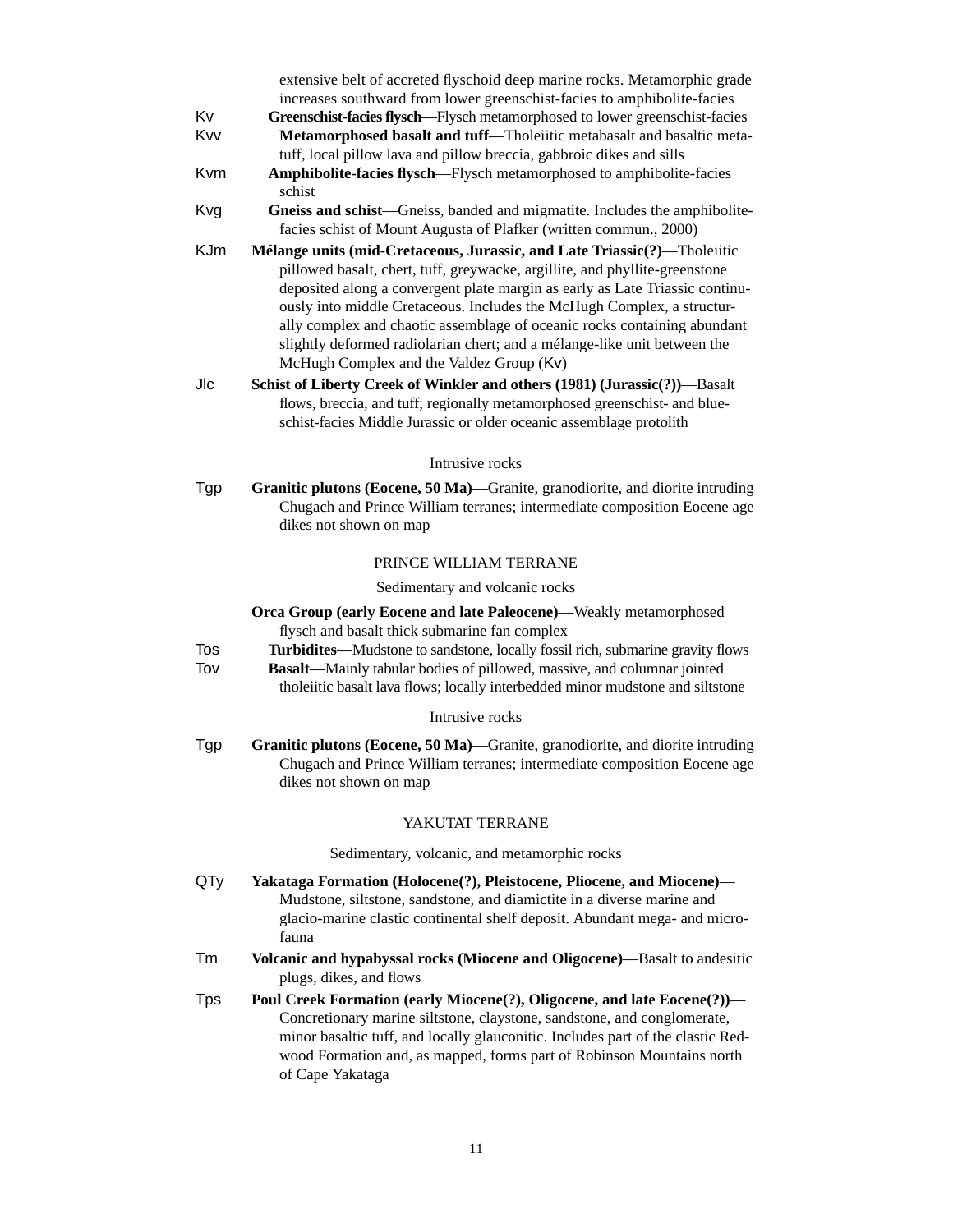| Tokun Formation (Eocene)—Shallow marine concretionary siltstone and |
|---------------------------------------------------------------------|
| minor sandstone                                                     |

- Tk **Kulthieth Formation (Eocene and early Paleocene(?))**—Interbedded nonmarine carbonaceous sandstone, siltstone, shale, and minor coal; sparse warmwater marine molluscan megafauna and locally abundant subtropical plant fossils. Includes small occurrences of the siltstone-rich Stillwater Formation east of Steller Glacier, the siltstone of Oily Lake of Plafker (1987), and the basalt of Hubbs Creek of Plafker and others (1987) found in Samovar Hills, a Malaspina Glacier nunatak
- Kyn **Schist of Nunatak Fiord (Cretaceous)**—Complexly deformed interbedded mudstone and sandstone, minor volcaniclastic rocks and conglomerate; metamorphosed to greenschist- and epidote-amphibolite facies. Crops up between Boundary and Fairweather Fault Systems and intruded extensively by the Tertiary granitic plutons (Tgp) (Plafker, written commun., 2000)
	- Yakutat Group (Cretaceous and Jurassic(?))—Complexly deformed flysch and mélange locally recrystallized to greenschist
- Kyf **Flysch**—Graywacke, siltstone, and argillite
- Kym **Mélange**—Discrete blocks of greenstone, limestone, marble, graywacke, chert, conglomerate, and plutonic rocks, up to several kilometers in greatest dimension, in a sheared matrix of mudstone

#### Intrusive rocks

Td **Rhyolite porphyry and granite (Pliocene(?) or Miocene(?))**—Discordant hypabyssal plutons and dikes exposed between Mount Augusta and Mount Cook

# **REFERENCES**

- Allen, H.T., Lt., 1897, A Military Reconnaissance of the Copper River Valley, 1885, *in* United States Congress, 56, 1st session, Senate Report no. 1023, serial 3896, Committee on Military Affairs, 1900, Compilation of Narratives of Exploration in Alaska: Washington D.C., Government Printing Office, p. 411–488.
- Berg, H.C., Jones, D.L., and Richter, D.H., 1972, Gravina-Nutzotin belt—Tectonic significance of an Upper Mesozoic sedimentary and volcanic sequence in southern and southeastern Alaska: U.S. Geological Survey Professional Paper 800–D, p. D1–D24.
- Fuis, Gary S., and Wald, Lisa W., comps., 2003, Rupture in south-central Alaska—The Denali fault earthquake of 2002: U.S. Geological Survey Fact Sheet 014–03, 7 p.
- Grinev, 1897, Zabytaya ekspeditsiya Dmitriya Tarkhanova na Mednuyu reku [The forgotten expedition of Dmitriv Tarkhanov to the Copper River]: Sovetskaia Etnogragia [Soviet Ethnography], v. 4, p. 88–180. [English translation available in NPS Archives at 240 W. 5th Ave., Anchorage, AK 99501, phone (907) 644–3480]
- Hunt, William, 1996, Mountain Wilderness: An Illustrated History of Wrangell-St. Elias National Park and Preserve: Virgina Beach, Va., Donning Co., p. 33–34.
- Kindle, E.D., 1953, Dezadeash map area, Yukon territory:

Geological Survey of Canada Memoir 268, 68 p.

- Lerbekmo, J.F., Westgate, J.A., Smith, D.G.W., and Denton, G.H., 1975, New data on the character and history of the White River volcanic eruption, Alaska, *in* Suggate, R.P., and Cresswell, M.M., eds., Quaternary Studies: Wellington, Royal Society of New Zealand, p. 203–209.
- Lowe, P.C., Richter, D.H., Smith R.L., and Schmoll, H.R., 1982, Geologic map of the Nabesna B–5 quadrangle, Alaska: U.S. Geological Survey Geologic Quadrangle Map GQ–1566, scale 1:63,360.
- MacKevett, E.M., Jr., 1970a, Geologic map of the McCarthy C–5 quadrangle, Alaska: U.S. Geological Survey Geologic Quadrangle Map GQ–899, scale 1:63,360.
- MacKevett, E.M., Jr., 1970b, Geologic map of the McCarthy C–4 quadrangle, Alaska: U.S. Geological Survey Geologic Quadrangle Map GQ–844, scale 1:63,360.
- MacKevett, E.M., Jr., 1972, Geologic map of the McCarthy C–6 quadrangle, Alaska: U.S. Geological Survey Geologic Quadrangle Map GQ–979, scale 1:63,360.
- MacKevett, E.M., Jr., 1973, Reconnaissance geologic map of the McCarthy A–5 quadrangle, Alaska: U.S. Geological Survey Miscellaneous Field Studies Map MF– 536, scale 1:63,360.
- MacKevett, E.M., Jr., 1974, Geologic Map of the McCarthy B–5 quadrangle, Alaska: U.S. Geological Survey Geologic Quadrangle Map GQ–1146, scale 1:63,360.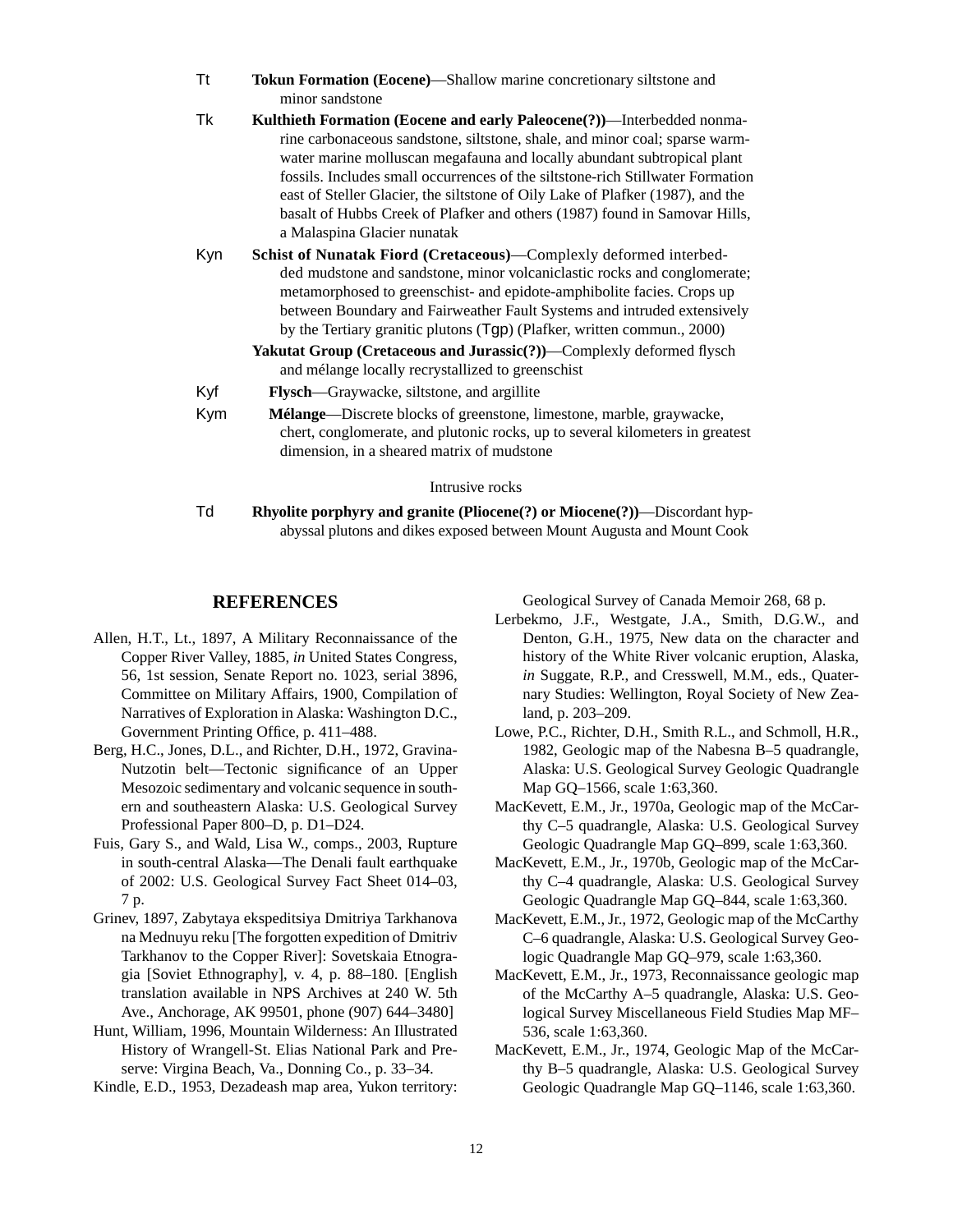- MacKevett, E.M., Jr., 1978, Geologic map of the McCarthy quadrangle, Alaska: U.S. Geological Survey Miscellaneous Investigations Series I–1032, scale 1:250,000.
- MacKevett, E.M., Jr., and Smith, J.G., 1972a, Geologic map of the McCarthy B–6 quadrangle, Alaska: U.S. Geological Survey Geologic Quadrangle Map GQ– 1035, scale 1:63,360.
- MacKevett, E.M., Jr., and Smith, J.G., 1972b, Geologic map of the McCarthy B–4 quadrangle, Alaska: U.S. Geological Survey Geologic Quadrangle Map GQ– 943, scale 1:63,360.
- MacKevett, E.M., Jr., Smith, J.G., Jones, D.L., and Winkler, G.R., 1978, Geologic map of the McCarthy C–8 quadrangle, Alaska: U.S. Geological Survey Geologic Quadrangle Map GQ–1418, scale 1:63,360.
- Miller, D.J., and MacColl, R.S., 1964, Geologic map and sections of the northern part of the McCarthy A–4 quadrangle, Alaska: U.S. Geological Survey Miscellaneous Geologic Investigations Map I–410, scale 1:63,360.
- Motyka, R.J., Poreda, R.J., and Jeffrey, W.A., 1989, Geochemistry, isotopic composition, and origin of fluids emanating from mud volcanoes in the Copper River basin, Alaska: Geochemica et Cosmochimica Acta, v. 53, p. 29–41.
- Nichols, D.R., 1989, Pleistocene glacial events, southeastern Copper River basin, Alaska, *in* Carter, L.D., Hamilton, T.D., and Galloway, J.P., eds., Late Cenozoic history of the interior basins of Alaska and the Yukon: U.S. Geological Survey Circular 1026, p. 78–80.
- Nichols, D.R., and Yehle, L.A., 1969, Engineering geologic map of the southeastern Copper River basin, Alaska: U.S. Geological Survey Miscellaneous Geologic Investigations Map I–524, scale 1:125,000.
- Plafker, George, 1987, Regional geology and petroleum potential of the northern Gulf of Alaska continental margin, *in* Scholl, D.W., Grantz, Arthur, Vedder, J.G., eds., Geology and resource potential of the continental margin of western North America and adjacent ocean basins, Beaufort Sea to Baja California: Houston, Texas, Circum-Pacific Council for Energy and Mineral Resources, Earth Science Series, v. 6, p. 229–268.
- Plafker, George, Nokleberg, W.J., and Lull, J.S., 1989, Bedrock geology and tectonic evolution of the Wrangellia, Peninsular, and Chugach terranes along the Trans-Alaska Crustal Transect in the Chugach Mountains and southern Copper River Basin, Alaska: Journal of Geophysical Research, v. 94, no. B4, p. 4255–4295.
- Post, Austin, 1988, *in* Porter, S.C., 1989, Late Holocene fluctuations of the fiord glacier system in Icy Bay, Alaska: Arctic and Alpine Research, v. 21, no. 4, 1989, p. 364–379.
- Richter, D.H., 1971a, Reconnaissance geologic map of the Nabesna B–4 quadrangle, Alaska: U.S. Geological

Survey Miscellaneous Geologic Investigations Map I–656, scale 1:63,360.

- Richter, D.H., 1971b, Reconnaissance geologic map of the Nabesna A–3 quadrangle, Alaska: U.S. Geological Survey Miscellaneous Geologic Investigations Map I–655, scale 1:63,360.
- Richter, D.H., 1973, Reconnaissance geologic map of the Nabesna A–4 quadrangle, Alaska: U.S. Geological Survey Miscellaneous Geologic Investigations Map I–789, scale 1:63,360.
- Richter, D.H., 1975, Reconnaissance geologic map of the Nabesna B–3 quadrangle, Alaska: U.S. Geological Survey Miscellaneous Geologic Investigations Map I–904, scale 1:63,360.
- Richter, D.H., 1976, Geologic map of the Nabesna quadrangle, Alaska: U.S. Geological Survey Miscellaneous Geologic Investigations Map I–932, scale 1:250,000.
- Richter, D.H., Duffield, W.A., Sawyer, D.A., Ratté, J.C., and Schmoll, H.R., 1994, Geologic map of the Gulkana A–1 quadrangle, south-central Alaska: U.S. Geological Survey Geologic Quadrangle Map GQ–1728, scale 1:63,360.
- Richter, D.H., and Jones, D.L., 1973, Reconnaissance geologic map and cross- section of the Nabesna A–2 quadrangle, Alaska: U.S. Geological Survey Miscellaneous Geologic Investigations Map I–749, scale 1:63,360.
- Richter, D.H., Matson, N.A., Jr., and Schmoll, H.R., 1976, Geologic map of the Nabesna C–4 quadrangle, Alaska: U.S. Geological Survey Geologic Quadrangle Map GQ–1303, scale 1:63,360.
- Richter, D.H., Moll-Stalcup, E.J., Duffield, W.A., and Shew, Nora, 1997, Geologic map of the Nabesna A–6 quadrangle, south-central Alaska: U.S. Geological Survey Open-File Report 97–475, scale 1:63,360.
- Richter, D.H., Preece, S.J., McGimsey, R.G., and Westgate, J.A., 1995, Mount Churchill, Alaska; source of the late Holocene White River Ash: Canadian Journal of Earth Sciences, v. 32, no. 6, p. 741–748.
- Richter, D.H., Ratté, J.C., Leeman, W.P., and Menzies, Martin, 2000, Geologic map of the McCarthy D–1 quadrangle, Alaska: U.S. Geological Survey Geologic Investigations Series I–2695, scale 1:63,360.
- Richter, D.H., Ratté, J.C., Schmoll, H.R., Leeman, W.P., Smith, J.G., and Yehle, L.A., 1989, Geologic map of the Gulkana B–1 quadrangle, south-central Alaska: U.S. Geological Survey Geologic Quadrangle Map GQ–1292, scale 1:63,360.
- Richter, D.H., Rosenkrans, D.S., and Steigerwald, M.J., 1995, Guide to the volcanoes of the western Wrangell Mountains, Alaska: Wrangell-St. Elias National Park and Preserve: U.S. Geological Survey Bulletin 2072, p. 31.
- Richter, D.H., and Schmoll, H.R., 1973, Geologic map of the Nabesna C–5 quadrangle, Alaska: U.S. Geological Survey Geologic Quadrangle Map GQ–1062, scale 1:63,360.